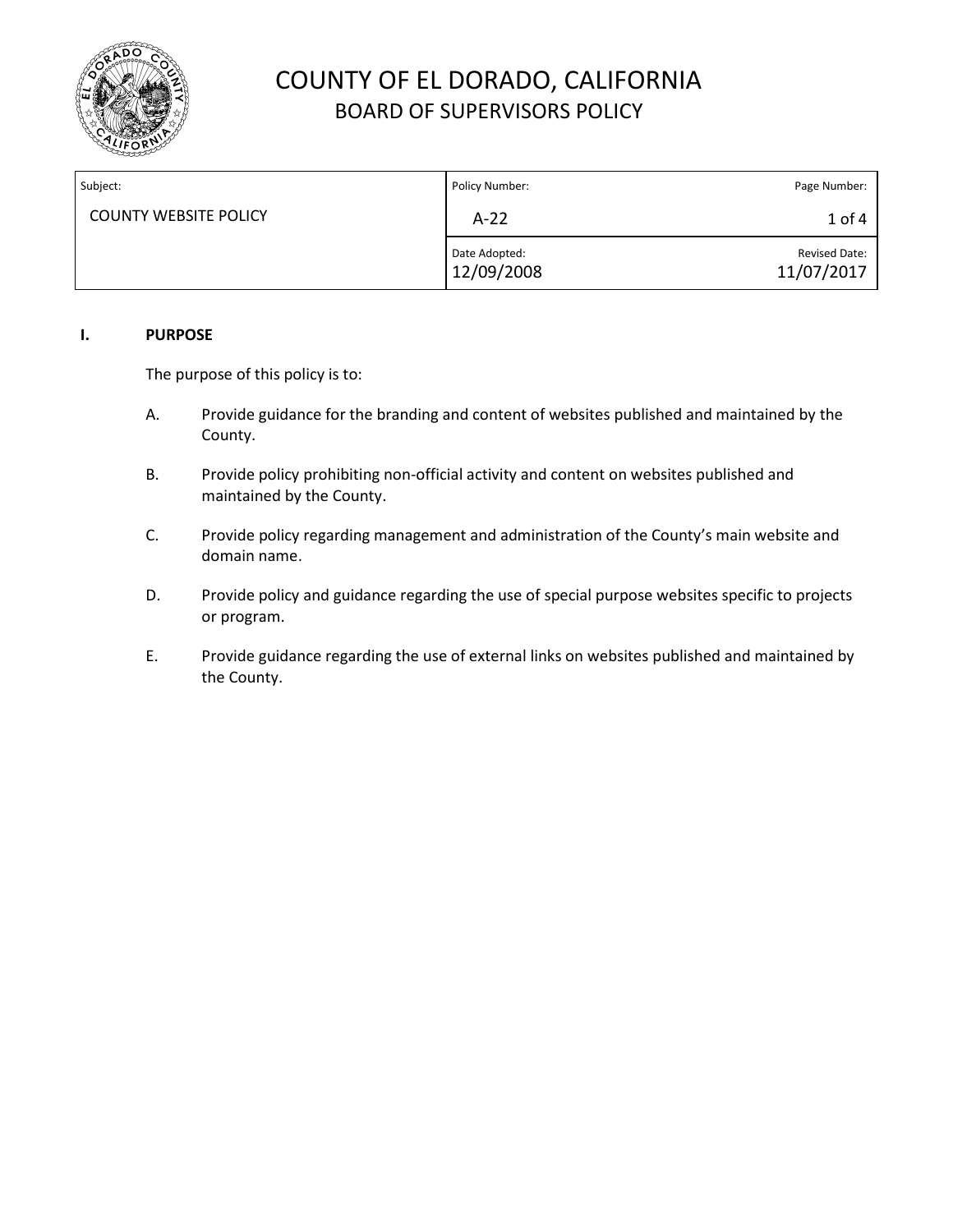

| Subject:                     | Policy Number:              | Page Number:                |
|------------------------------|-----------------------------|-----------------------------|
| <b>COUNTY WEBSITE POLICY</b> | $A-22$                      | 2 of 4                      |
|                              | Date Adopted:<br>12/09/2008 | Revised Date:<br>11/07/2017 |

## **II. POLICY**

## A. Website Content and Branding

El Dorado County shall have an external website capable of providing relevant public information from all County departments. It will be developed and maintained by the Information Technologies Department (IT), with concurrence of the Chief Administrative Office (CAO). The website will be an extension of the County's brand, and will have a professional and consistent appearance.

B. Prohibition of Non-Official or Personal Content

All websites published and maintained by the County shall contain only official-use County information for the benefit of the public.

No personal or private content shall be published on any County website.

No content deemed inappropriate, such as obscene material, hate speech, religious material, or patently false or misleading information shall be published on any County website.

No content advocating any political position shall be published on any County website, including information advocating positions on election candidates or on issues such as ballot measures.

All content on websites published or maintained by the County shall be reviewed and authorized by the County's Communications Director prior to publishing.

C. Website domain name

As of the date of this policy, the website domain name for the County's main website is edcgov.us. All content will be posted on department-specific pages under this domain name.

- D. Program or Project Special Purpose Website Domain Names
	- **1.** Temporary program or project-specific domain names shall be granted by the Director of IT, with concurrence from the CAO, utilizing the following criteria:
		- i. The URL and accompanying website is affiliated with County government services in some way (such as economic development) or the URL and website are part of a joint-agency or cross-jurisdiction program in which the County is a participant or sponsor.
		- ii. The site provides or markets services or promotes a project to a specific customer base.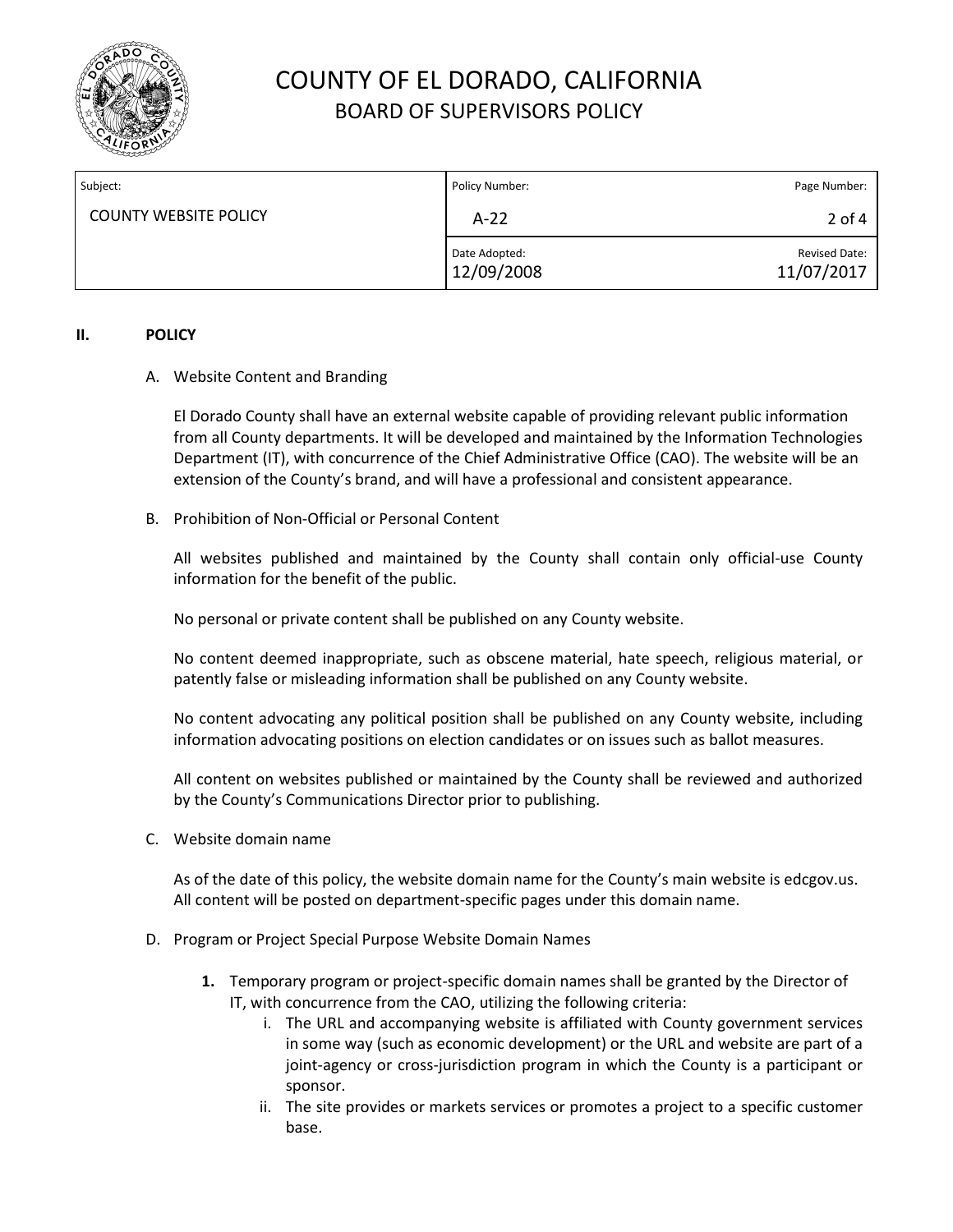

| Subject:                     | Policy Number:              | Page Number:                |
|------------------------------|-----------------------------|-----------------------------|
| <b>COUNTY WEBSITE POLICY</b> | $A-22$                      | 3 of 4                      |
|                              | Date Adopted:<br>12/09/2008 | Revised Date:<br>11/07/2017 |

- iii. The site does not conflict with existing County marketing, communication or branding efforts.
- E. Links

External links may be published on County websites when doing so furthers the mission and goals of the County government and its departments and agencies. Links may be made to the following types of external websites, provided the websites have a registered web address (URL) and are appropriate for all ages:

- 1. Local non-profit community service organizations or organizations that provide information which is relevant to the functions and services provided by the County
- 2. Official federal, state and local or regional government websites
- 3. Links may not be made to the following external websites:
	- i. Websites that contain or promote illegal material or activities, such as hate speech or obscene content.
	- ii. Websites for religious or political organizations or candidates, or sites that advocate positions on issues including but not limited to legislation or ballot measures.
	- iii. Personal websites, social media pages, or homepages.
- 4. Departments and agencies should use caution in linking to sites that contain public comment sections and/or blogs, as these sites may not be appropriately moderated by the host, and participation criteria may not be posted on the site.
- 5. In general, the El Dorado County website does not link to commercial websites, with the following exceptions:
	- i. Utility companies serving El Dorado County residents
	- ii. Airports and public transportation systems in El Dorado County
- 6. The Director of IT, with concurrence of the Chief Administrative Office shall determine whether external links conform to this policy and shall have the authority to remove links that do not meet the County's external link criteria.

## **III. PROCEDURE**

- A. Departments may request the ability to edit, add, or remove content from their departmental sections of the main County website. The IT Department will provide training as needed for designated staff in the editing and administration of departmental content. All content updates to the main public website shall be reviewed by the Communications Director prior to publishing.
- B. Departments or programs may request specific domain names for special-purpose websites with the following procedure: